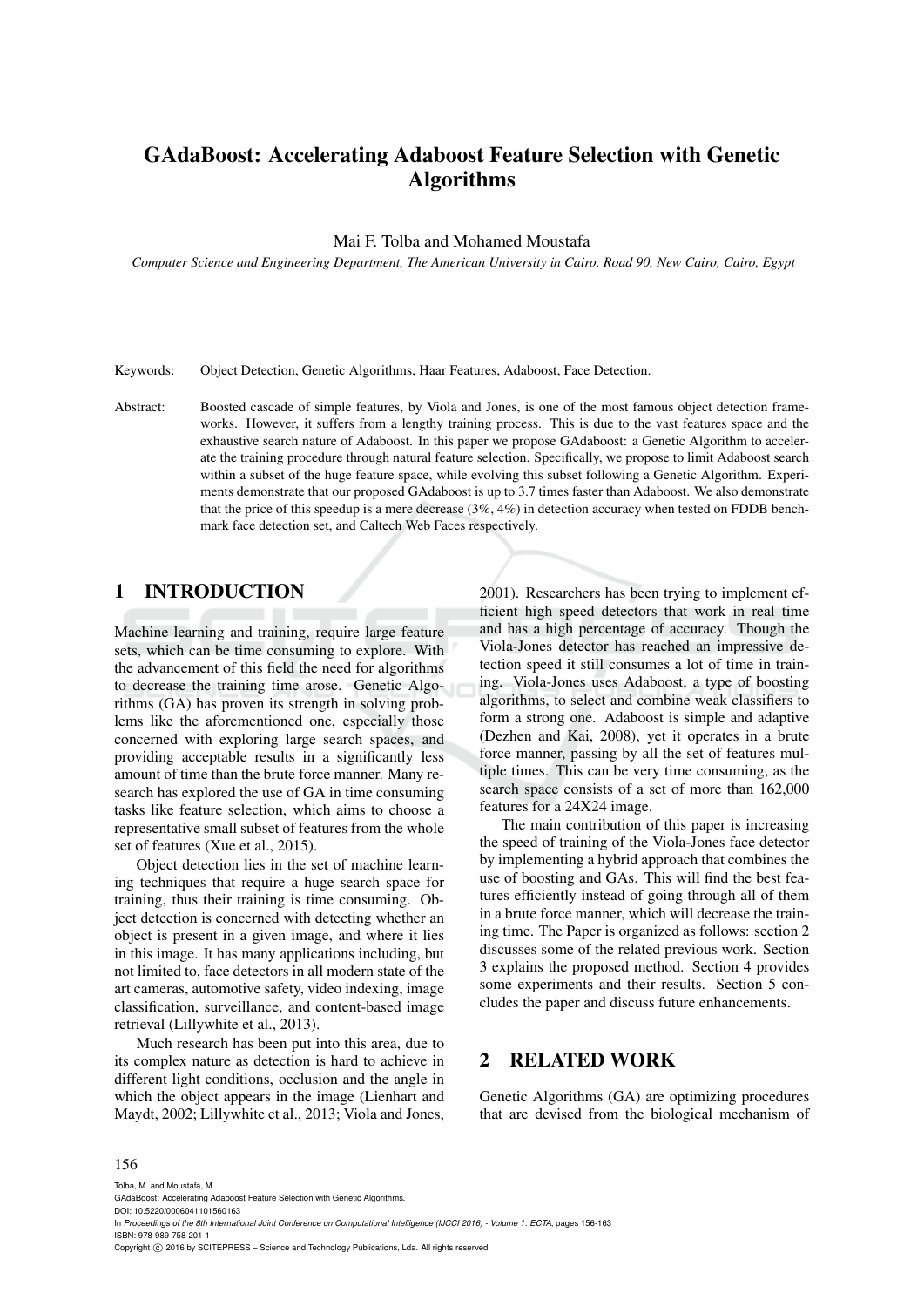reproduction, and evolutionary science (Sun et al., 2004). GA continues to prove itself successful in many fields including object detection. There are other optimization methods that serve well; however, from some experiments, GA has proven to perform better in solving problems. This might be due to the advantages of GA and that they are probabilistic and not deterministic, and have the ability to be better at avoiding to be stuck at a local maxima and are parallelizable. Ferri et al. (1994), compared GA against sequential search and their results clearly show that GA performs better. Their work highlighted the point of strength of GA which is the ability to perform the search in a near optimal region due to the inherited randomizations used in the search. Tabassum and Mathew (2014), said that It was proved that genetic algorithms are the most powerful unbiased optimization techniques for sampling a large solution space. After implementing the Knapsack problem and image optimization, they concluded in their paper that GA are the best application to solve various common problems and that they are suitable for solving high complexity problems like the combinatorial optimizations. Sun et al. (2004) provided another proof to the strength of GA, when they used it to select the best eigenvectors. In their work GA was used to solve the problem of selecting the best feature set. They compared their results with other techniques and proved to provide better accuracy with less number of features. Lillywhite et al. (2013) used Genetic algorithms in constructing features which was used by Adaboost to train a classifier. They tested their approach against previously published papers and used the same dataset for comparison. Their technique proved to be significantly more accurate than most of the previous work they compared against. Some researchers used GA in feature selection. Feature selection methods can be divided into 3 main categories: wrappers, filters and embedded methods. Filters are a form of preselecting each feature on its own without considering the previous predictor. Wrappers are methods to score the predictive power of a subset of features by using a machine learning technique as a black box, while the embedded are methods that integrate classification and learning into a single process (Chouaib et al., 2008; Xue et al., 2015) . In Their work, Chouaib et al. (2008) aimed to find the set of the most representative features using GAs, in order to decrease the detection time. Their results showed that for the majority of descriptors their feature set was significantly reduced up to 75% of the original set in two class problems. Dezhen and Kai (2008) provided a post optimization technique to avoid the redundancy of classifiers. By doing so, they managed

to increase the speed of classification by 110% due to reducing the number of features to 55% of the original set. Since this is a post optimization process, it can be considered as an added part to the training process, which will be an overhead on the training time. Xue et al. (2015) provided a survey on the use of evolutionary computing in feature selection. In their work they surveyed more than 40 papers which use GA in feature selection.

Object detection is a main area of research in computer vision. It falls under the type of problems that suffer from a time consuming training process, due to the huge search space involved. Viola and Jones (2001) devised a new face detector using Haar features, since features provide a set of comprehensive information that can be learned by machine learning algorithms. They also reduce the in-out class variability compared to that of the raw pixels (Lillywhite et al., 2013; Viola and Jones, 2001). Haar features are mainly rectangles divided into black and white regions and the value of this feature is calculated by subtracting the sum of pixels in the white region from the sum of those in the black region (Viola and Jones, 2001). For each image, variations of each of the four Haar feature types are computed in all possible sizes and all possible locations, which provides a huge set of features.

The authors chose Adaboost as a method to obtain their strong classifier. Adaboost was proposed by Freund and Schapire (1995), it has the power to search through the features and select those of good performance then combine them to create a strong classifier. The general idea of the algorithm works as follows: For a number of iterations T:

- Pass through the set of all possible features and calculate the error of each one on the given images.
- Choose the best feature (the one with the lowest error) as the first weak classifier.
- Update the sample images corresponding weights, by putting more weights on the wrongly classified images.
- It then goes through the next iteration, until it finds the set of best features, to be used in classification.

One of the important contributions of Viola and Jones (2001) work is the cascade classifier which increased the accuracy while radically reducing the time consumed in detection. The cascade classifier is a stage classifier where the thresholds vary. The first stages has a low threshold, thus detecting all the true positives while eliminating the strong negatives, before more complex classifiers are used to achieve less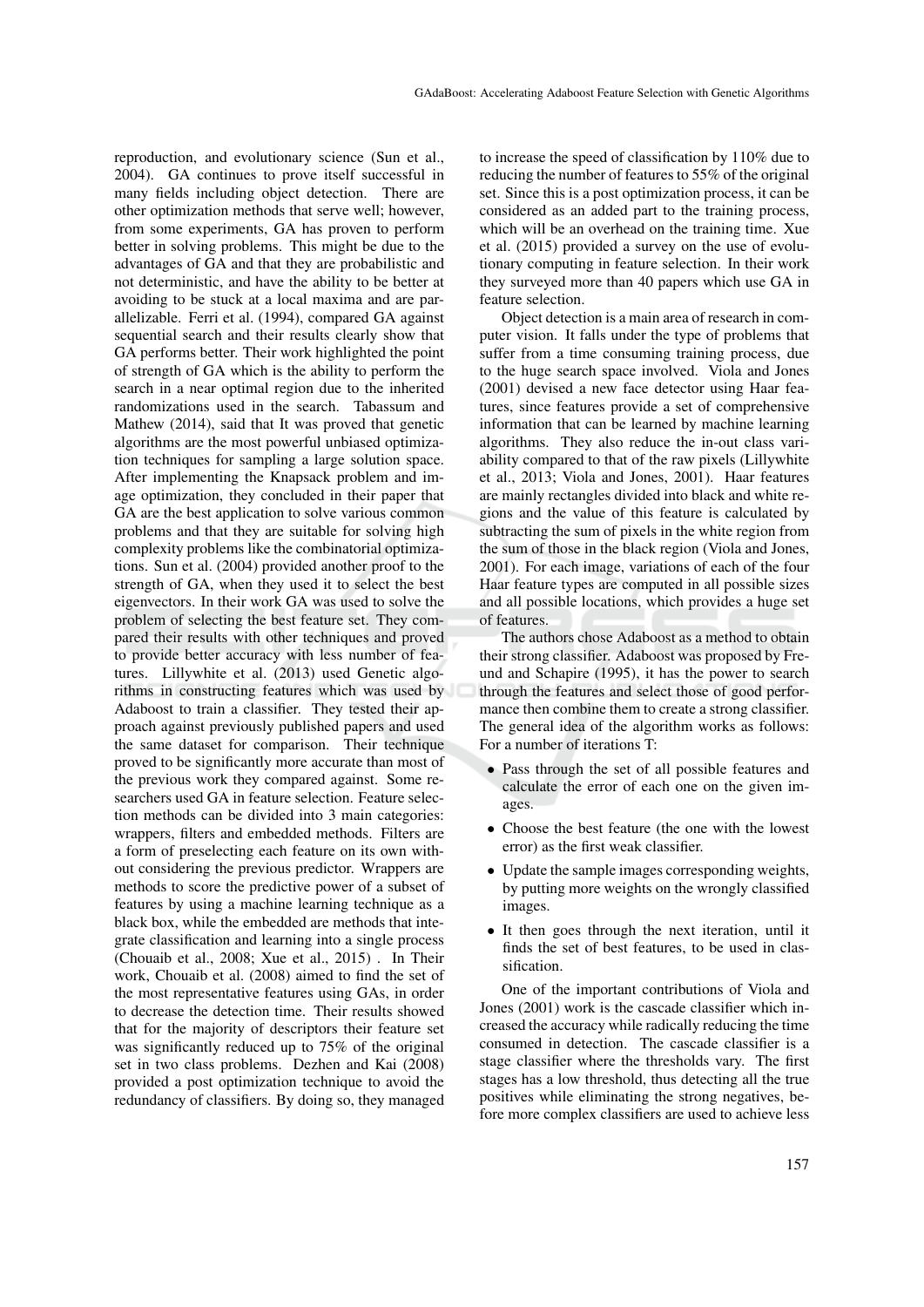false positives. Although their final detector has performed well in terms of accuracy, the training process is time consuming as Adaboost passes by the set of all possible features multiple times in training each stage of the classifier. In addition to that, training the stage classifier becomes slower in the last stages since the images become harder to classify. This is due to the use of images that were classified as false positives by the previous stages, therefore the last stages of the classifier typically need more features to satisfy the false alarm and the true positive rates desired. This means that the final stages has to go through the set of all possible features more times than in the first stages which puts an overhead on the training time.

Some of the researchers used the Viola-Jones algorithm as a base for their research to provide a more powerful detector. Lienhart and Maydt (2002) proposed the increase of the Haar features used. Instead of using only the four basic types of Haar features, they increased them to include the 45 degree rotation of the original ones, consequently, the total number of feature types amounted to 14. The use of more features resulted in better accuracy, yet it substantially increased the number of generated features per image. A larger feature set means that more time will be taken by the training as the Adaboost operates in a brute force manner.

The previous work was concerned with enhancing the accuracy or speed of detection regardless of the overhead posed on the training time. This work aims to examine the effects on increasing the speed of training using GA and how this might affect the accuracy.

# 3 PROPOSED METHOD

The proposed method (Named: GAdaBoost) applies GA to select a set of features, to have Adaboost choose from, instead of going through the set of all possible features. The original Adaboost algorithm was proposed by Freund and Schapire (1995) the generalized version works as follows: for the training of each stage in the stage classifier, the algorithm passes through the set of all possible features and calculates the error of each feature on each given image. After that, it chooses the best feature (the one with the lowest error, i.e best classifies the image correctly) as the first weak classifier. It then updates the sample images and their corresponding weights, by putting more weights on the wrongly classified images. The procedure is repeated until the set of chosen features reaches a preset false alarm, and hit rate set for classification.

In order to integrate the use of  $GA$ , OpenCV's (Itseez, 2015) implementation on the Viola Jones algorithm has been modified. Incorporating the use of GA will increase the training speed by avoiding the error calculation of the set of all possible features, and only providing the Adaboost algorithm with a representative set of features, that have been chosen based on their classification power. This set of representative candidate features is to be prepared by the GA before the training of each stage in the final classifier. For example if the final classifier is to have 10 stages the added GA technique is to be repeated 10 times. The stage training utilizes Adaboost technique to choose multiple weak classifiers from the mentioned representative set, in order to reach the desired false alarm and hit rate preset for the stage. Figure 1 shows a block diagram that explains the proposed GAdaBoost technique.



Figure 1: GAdaBoost diagram.

On the first iteration the GAdaboost chooses a preset number of features randomly to create the first generation of the given population size. Those randomly chosen features are marked so that they are not to be used again when more random features are to be generated. This is done to explore more of the set of all possible features. In order to assess the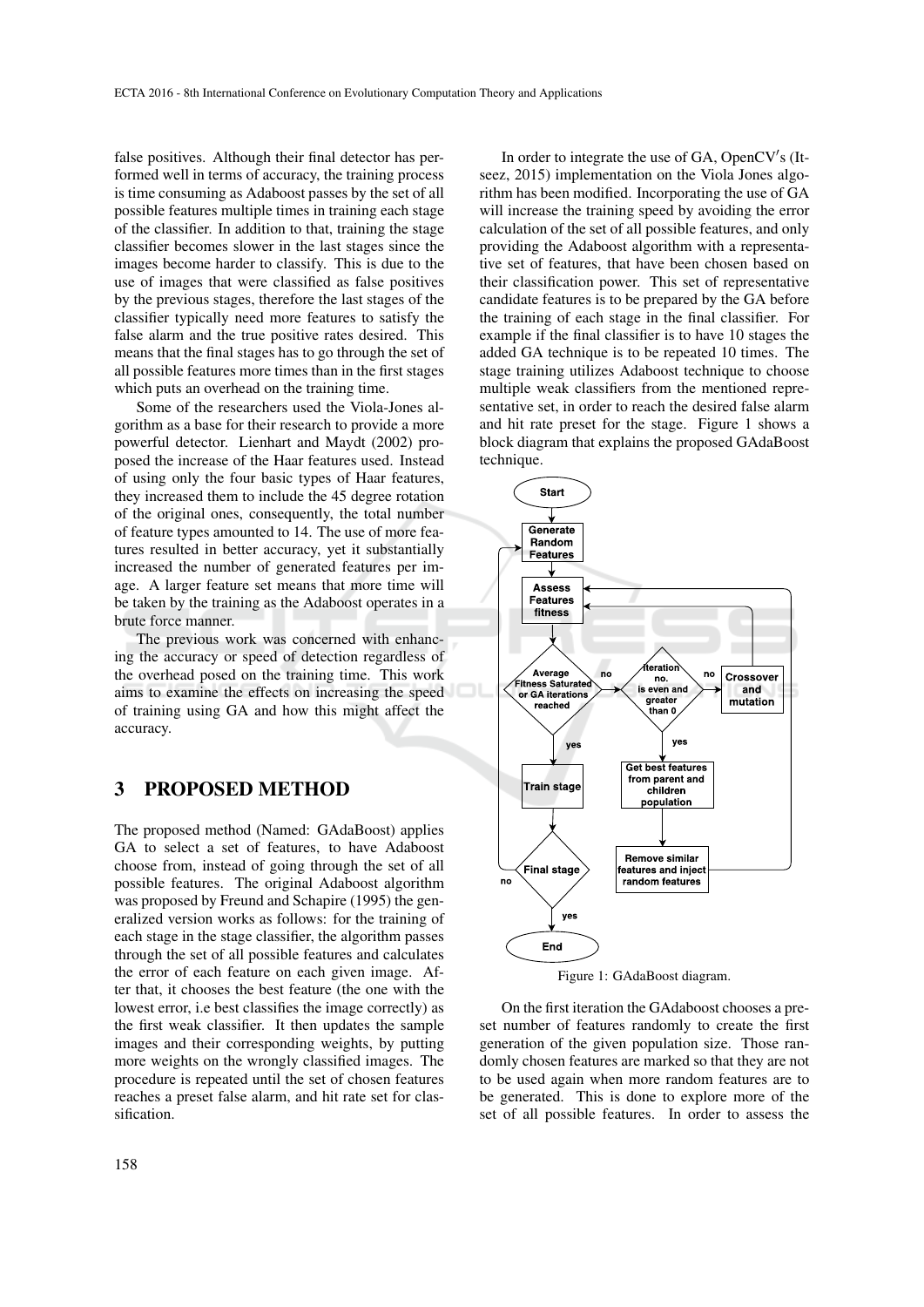predictive power of these features, they are passed to a learning algorithm. The way this has been implemented is by creating a temporary (dummy) stage where the features are trained in the same way the original stage training works, i.e the dummy stage is an Adaboost training algorithm. The number of weak classifiers chosen by the Adaboost algorithm in the dummy stage is a variable that is preset. The Adaboost algorithm associates the features with scores that are a representation of their predictive power. After that the best features are then selected and have mutation and crossover processes preformed on them to get the next generation of an even better preforming set of features. The new generation is then passed by a dummy stage for scoring. The process is repeated until the average fitness of the population saturates or a predefined number of iterations is reached. As a form of exploring more of the set of all possible features, for each iteration with an even number (2nd, 4th, etc. generations) that is greater than zero, the best set of parents and their children produced are chosen. Then a spatial comparison is formed to remove the redundant features, and random features are inserted instead to complete the population size. The spatial comparison is done using the pasacal criterion where two features are considered of spatial similarity if the ratio of the intersection of the two features over the union of the two is greater than 0.4. This method is described in more details in section 4.3. The use of only even iterations entails that the spacial comparison is done on half the number of iterations (eg for 50 iterations, the spatial comparison is done 25 times). The final set of features obtained by the GA is passed through a real stage where the weak classifiers selected by this stage are to be used in the resultant final classifier. The afore mentioned technique ensures that the Adaboost algorithm will only evaluate the population size chosen instead of going through the whole set of features when selecting the weak classifiers of the resultant final stage classifier.

As for the Genetic Algorithm parameters, each chromosome represents one Haar feature. The values of the chromosome are x, y, x1, y1, type, where x, y are the upper left coordinates of the feature rectangle, and x1, y1 are the lower right corner. The type is a value from 0-4 where each number represents one of the Haar Feature types used for upright frontal faces detection. 0,1,2,3,4 represent the Haar types of haar\_x2, haar\_y2, haar\_x3, haar\_y3, and haar\_x2y2 respectively. Figure 2 explains the mapping of a feature of type haar x2 to a chromosome in a given image. As shown the chromosome carries decoded information about the type of the feature and its orientation in a given image, the way the chromosome is repre-



Figure 2: Chromosome to feature mapping.

sented facilitates the mutation and the crossover processes which provides new features. The fitness function is a measure of how well this features splits between the negative and the positive images, or in other words predictive power of this feature in classifying the images correctly. The OpenCV implementation uses decision stumps as weak classifiers, these decision stumps are Classification and Regression trees (CART). In CART the regression trees best split quality is calculated by the minimization of Equation 1.

$$
\sum_{i=1}^n (TR_i - PR_i)^2 \qquad \qquad (1)
$$

Where TR is the ground truth of the image, PR is the predicted responses by the decision stump and n is the number of sample images. Yet, for simplicity the OpenCV traincascade developer mentioned that in implementation the minimization criteria is reduced to equivalent simpler maximization ones (Dimashova, 2012). The fitness of the feature used is the split quality measure provided by OpenCV's CVDTree class. Thus, in the implementation the best feature is the one the largest quality. The candidates to be used for crossover and mutation are selected using a Roulette Wheel selection method, so that those features with higher fitness are more likely to be selected and have the mutation and the crossover applied on them. A simple one-point crossover is utilized at the lower right corner of the two candidate features. In order to reduce the time taken by validation of the correctness of the feature, the mutation is designed to assign the type to the feature according to how suitable this type is, given the coordinates of this feature.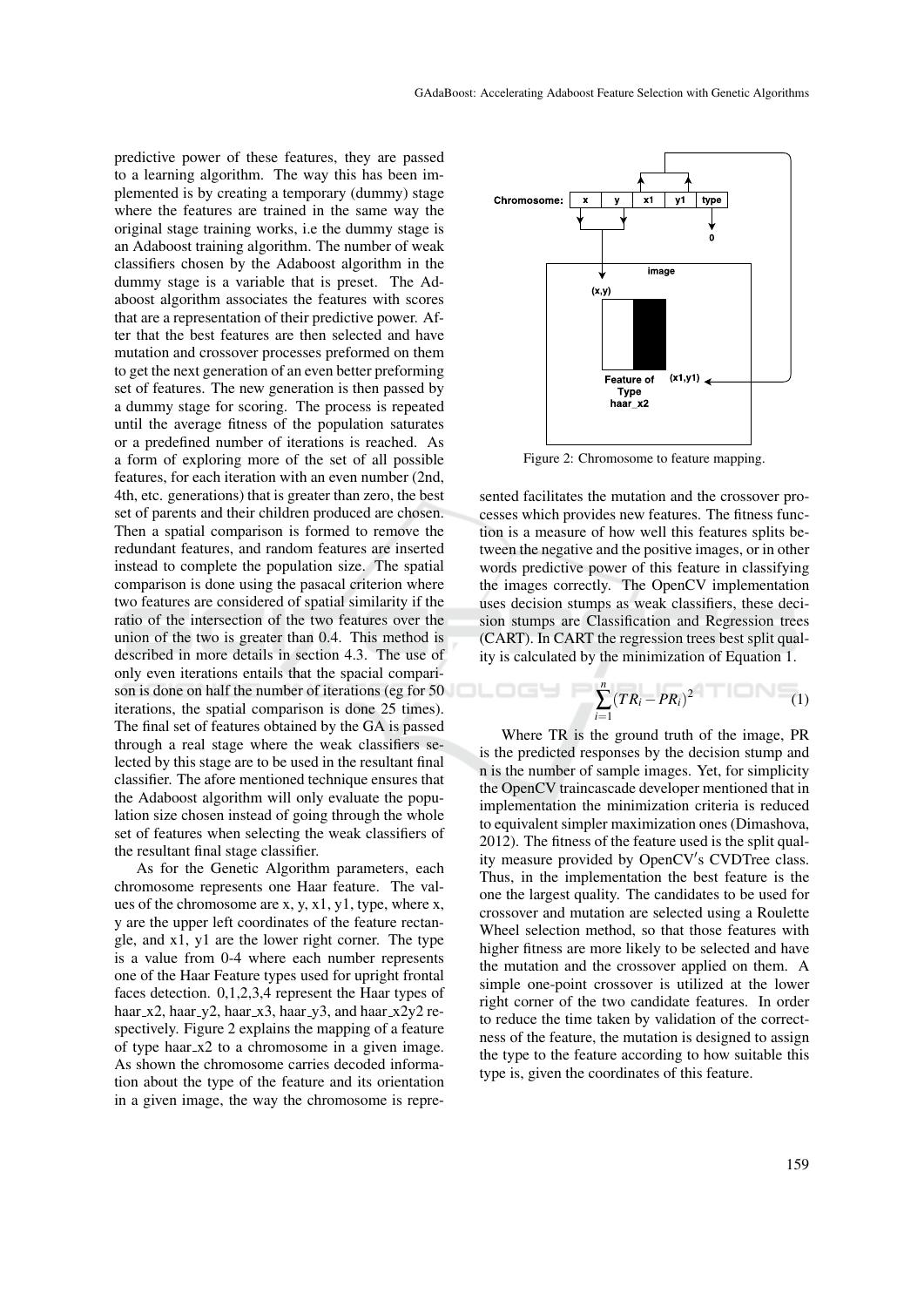#### 4 EXPERIMENTS AND RESULTS

In this section we discuss our experimental work, its setup, and the acquired results. It is divided into 3 subsections, each one describes an experiment setup and discusses the results acquired. The first section shows the fitness of the individual and the average fitness of the population. The second one shows the effects of varying the population size on the training time. The final one shows the effect of varying the number of iterations of GAdaBoost and comparing it against the original brute force algorithm with respect to the training time and accuracy. The testing was performed on both the FDDB dataset, and Caltech 10,000 Web Faces dataset. All the training occurred on the same computer with an Intel Core i7-4510U @ 2.00GHz processor and 8 GB RAM.

The positive images used for training are the images provided by OpenCV for the upright frontal faces training. The negative images were picked randomly from the dataset of 101 objects developed at Caltech (Fei-Fei et al., 2004). All the experiments use the same settings of a 17 stage cascade classifier with 500 positive images and 500 negative images per stage, hit rate of 0.9 and a false alarm rate of 0.5 per stage. Each dummy stage is trained for 3 weak classifiers and the sample image weights are carried on between the dummy stages, with the exception of experiments in section 4.1 where each dummy stage has been trained for only one weak classifier, with no carrying on of the image weights between dummy stages, and the check on the special proximity and its removal wasn't utilized.

#### 4.1 Individual and Population Fitness

In this Experiment the GAdaBoost discussed in the proposed method (section 3) has been used to train a cascade classifier with the settings mentioned in the beginning of this section. A population size of a 1000 and 50 iterations were the parameters set for the GAdaBoost. Figure 3 shows the progress of the best individual, and the average fitness of the population. They are shown over the course of the 50 iterations of the GA preformed before the 17th stage.

As shown from Figure 3, the average population fitness increases fast in the first iterations then it starts to saturate, while the fitness trend of best individual is to increase then saturate and so on.

#### 4.2 Population Size vs Training Time

In this Experiment 20 iterations is set for GAdaboost. Each classifier has been trained multiple times and



Figure 3: Best individual fitness and average population fitness over 50 iterations.

the average time taken has been calculated. Figure 4 shows the effect of varying the population size on the training time.

From Figure 4 it is clear that the training time increases as the population size increases. This can be attributed to the fact that less mutations and crossovers are done with a smaller population size, and that the GA provides the Adaboost with a smaller feature set to go through in a brute force manner.



Figure 4: Population size vs training time.

#### 4.3 Training Speed Up vs. Accuracy

As a baseline a cascade classifier has been trained using OpenCVs traincascade method using the same settings. This classifier has been used as a baseline to compare our algorithm with. We performed our experiment on both the Face Detection Dataset (FDDB)(Jain and Learned-Miller, 2010), and Caltech 10,000 Web Faces dataset (Angelova et al., 2005). Face detection datasets were chosen since Haar features were used originally to detect upright frontal faces. The FDDB dataset is a benchmark dataset designed for studying the unconstrained face detection problem. This dataset has been used in many studies and is considered one of the difficult datasets, due to occlusions, out of focus faces and difficult poses (Jain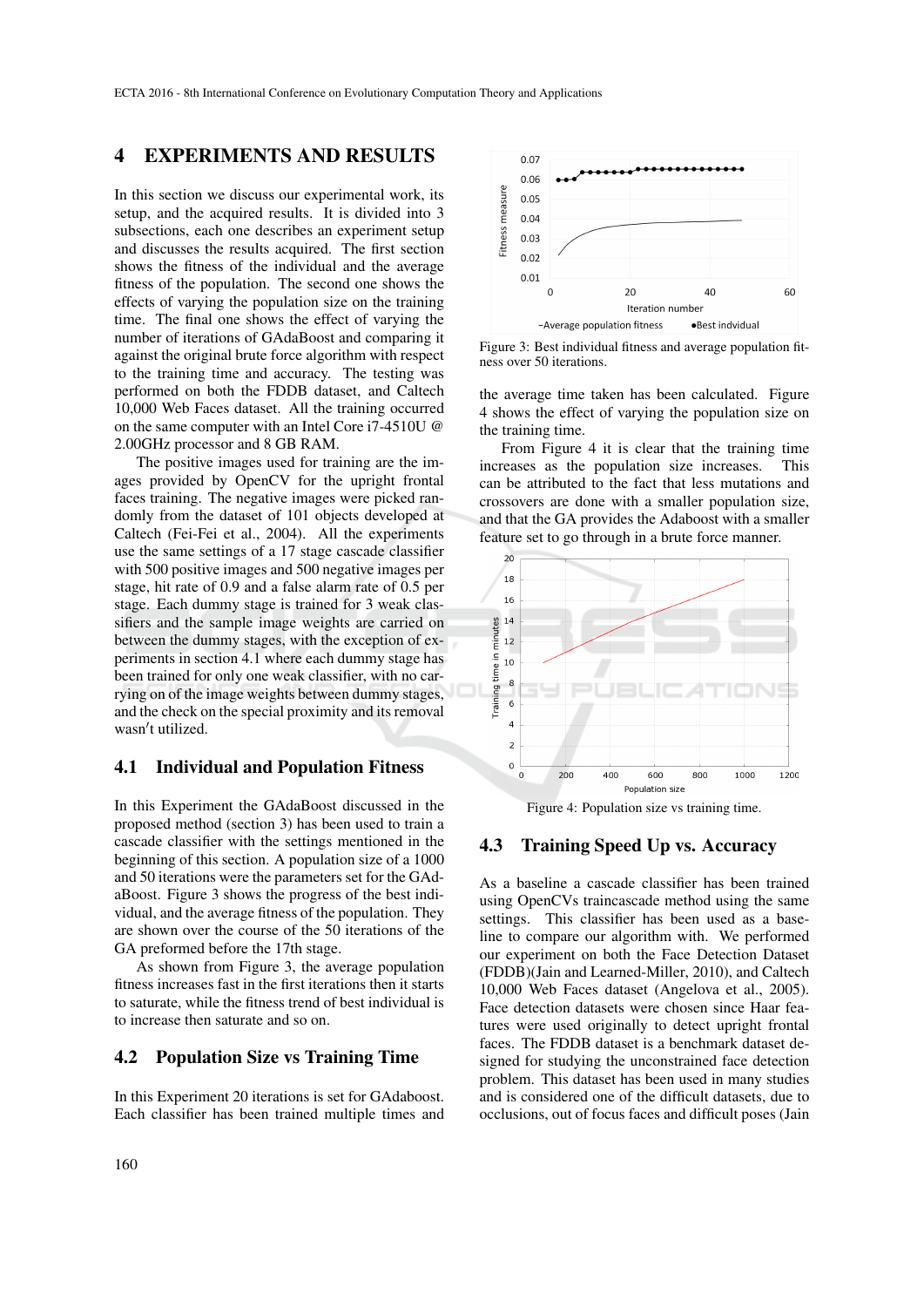and Learned-Miller, 2010). This dataset contains annotations for 5171 faces in a set of 2845 images. In this paper 290 images from this dataset has been used for experimentation. For the evaluation of our detector on this dataset, we used the evaluation code provided by the authors of this dataset.

Caltech Web Faces is a dataset of human faces collected from the web (Angelova et al., 2005). It is a challenging dataset since it contains difficult examples such as extreme face orientations, occlusion like hats and glasses and variable light conditions (Angelova et al., 2005). The Caltech Web Faces data set consists of 10,524 annotated faces where the coordinates of the mouth, eyes and nose are given. For our experiments we randomly extracted 500 images to test on. We used the given eye coordinates to set a bounding square by assuming that the eye distance is half the face width. For evaluation, we use the pascal criteria shown in Equation 2 (Everingham et al., 2010).

$$
\frac{area(B_{gt} \cap B_{det})}{area(B_{gt} \cup B_{det})} > 0.4
$$
 (2)

Where  $B_{gt}$  is the ground truth bounding box and *Bdet* is the detected bounding box. Thus the ratio of the area of intersection between the two boxes to the area of their union has to exceed 0.4 in order for the detected box to be counted as a face.

To test our algorithm we examined two variations of the GAdaBoost cascade classifier where we vary the number of iterations. GAdaboost has been trained using 20 and 50 iterations. Every experiment has been run multiple times, and an average of the training time and the performance of all the runs has been calculated. The speed of training vs accuracy of the two GAdaboost variations have been compared against the baseline.

The obtained results show that training GAdaBoost in the two experiments took significantly less time than training the baseline. Training our approach with 20 and 50 iterations took about 26.8% and 44.7 % percent of the time taken to train the baseline respectively. Figure 5 visually emphasizes the difference in training time taken by the baseline and both algorithms.

Figures 6 and 7 provide the Y error bar graphs, showing the maximum, minimum and average results, for all the runs of both the 20 and the 50 iterations GAdaBoost on FDDB dataset. Its clear from the figures that the 50 iterations GAdaboost preforms better. It even has best case scenarios where the accuracy was almost the same as the baseline, for certain numbers of false positives.

From both Figures 6 and 7, by examining the av-



Figure 5: Training time in minutes of each of the experiments.



Figure 6: Y error bars for all the runs of the 20 iterations GAdaBoost on FDDB.



Figure 7: Y error bars for all the runs of the 50 iterations GAdaBoost on FDDB.

erage point on the Y error bars it can be observed that at 500 false positives the baseline true positive rate is 64% and the GAdaBoost 20 and 50 iterations achieved 58% 59% true positive rate respectively. While at 1000 false positives the baseline achieved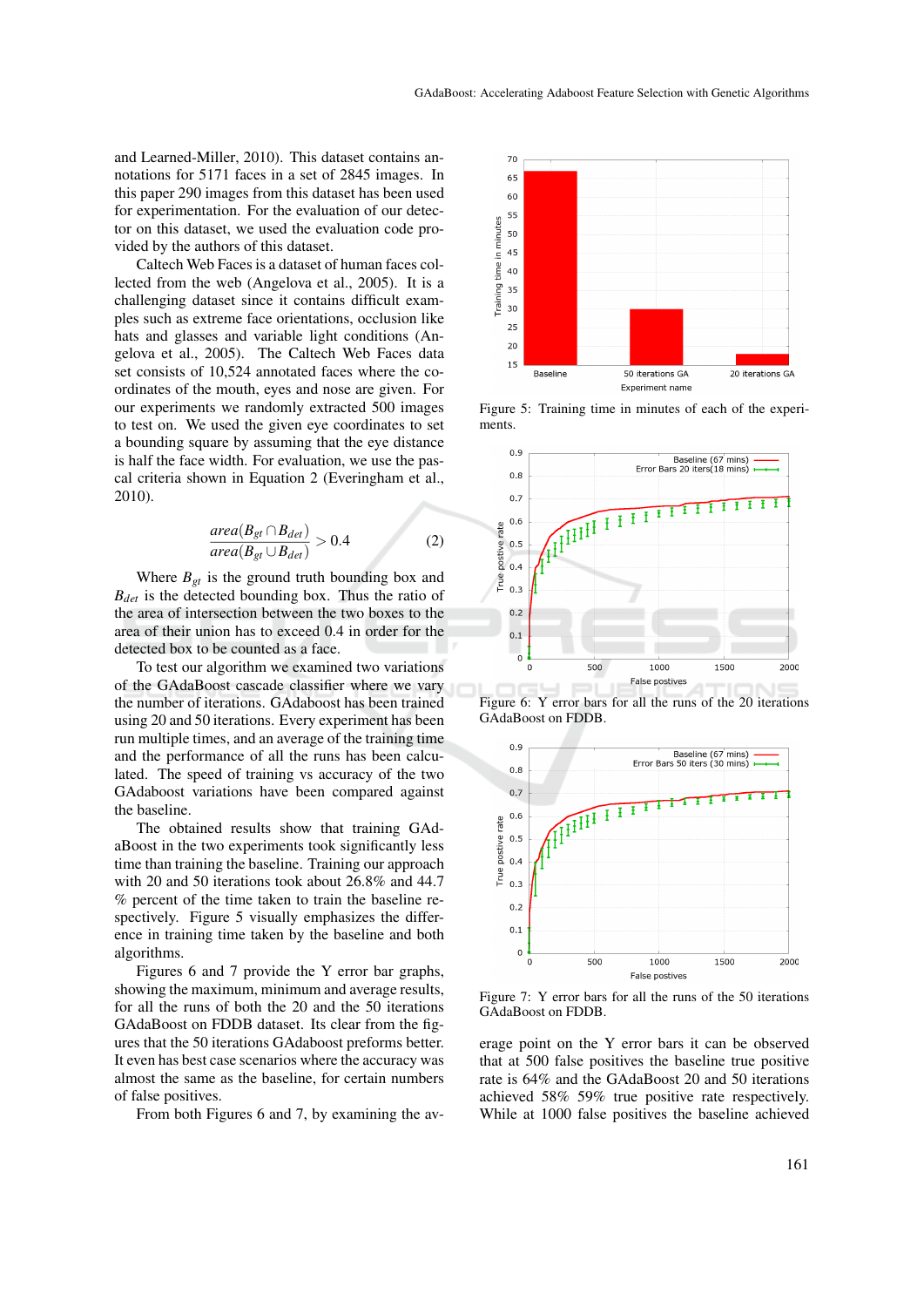67% true positive rate versus about 64% and 65% for the GA 20 and 50 iterations respectively. Collectively from the provided figures, it can be noted that GAdaBoost with 50 iterations has performed slightly better than the GAdaBoost with 20 iterations. It can also be observed that at lower thresholds the GA provides closer true positive rates compared with the baseline, than it does at higher thresholds.

Figures 8 and 9 show the Y error bar graphs, showing the maximum, minimum and average results, for all the runs of both the 20 and the 50 iterations GAdaBoost on Caltech Web Faces dataset.



Figure 8: Y error bars for all the runs of the 20 iterations GAdaBoost on Caltech Web Faces.



Figure 9: Y error bars for all the runs of the 50 iterations GAdaBoost on Caltech Web Faces.

From both Figures 8 and 9, by examining the average point on the Yerror bars we find that at 500 false positives the baseline true positive rate is 46 % and the GAdaboost 20 and 50 iterations achieved 41% , 43% true positive rate respectively. While at 1000 false positives the baseline achieved 51% true positive rate versus about 47% and 48% for the GAdaBoost 20 and 50 iterations respectively. Collectively from the provided figures, it can be noted that GAdaboost with

50 iterations has performed slightly better than the GAdaboost with 20 iterations. The decrease in performance of both the baseline and GAdaboost can be attributed to the fact that Caltech Web Faces dataset includes occlusions and light variations as was mentioned at the beginning of this section.

## 5 CONCLUSIONS

We showed the effect of incorporating Genetic Algorithms with the Viola-Jones Rapid object detector on enhancing the training speed. Experiments to show the progression of the best individual and the average population fitness were provided. Other experiments showed the speed up that can be gained by the reduction of the population size. Also, two variations of the GAdaboost were examined, one with 20 iterations and the other with 50 iterations. Both experiments were run multiple times to observe the effect of the number of iterations on the performance using the FDDB and Caltech Web Faces dataset. We experienced that the training process became up to 3.7 times faster than the original algorithm with a mere decrease of 3% to 4% in accuracy. We noted that the 50 iterations performed better than the 20 iterations, and both had best case scenarios of almost reaching the baseline accuracy at some thresholds.

The future extension of this contribution can be done by experimenting with more GAdaboost parameters by varying the iteration numbers, or finding better stopping criteria for the GA. The parallelizable nature of the GA can be utilized to gain an even faster training process.

# **REFERENCES**

- Angelova, A., Abu-Mostafa, Y., and Perona, P. (2005). Pruning training sets for learning of object categories. *Proceedings of the IEEE Computer Society Conference on Computer Vision and Pattern Recognition*, 1:494–501.
- Chouaib, H., Terrades, O. R., Tabbone, S., Cloppet, F., and Vincent, N. (2008). Feature selection combining genetic algorithm and adaboost classifiers. In *Pattern Recognition, 2008. ICPR 2008. 19th International Conference on*, pages 1–4.
- Dezhen, Z. and Kai, Y. (2008). Genetic algorithm based optimization for adaboost. In *Computer Science and Software Engineering, 2008 International Conference on*, volume 1, pages 1044–1047.
- Dimashova, M. (2012). How is decision tree split quality computed. http://answers.opencv.org/question/566/ how-is-decision-tree-split-quality-computed/.